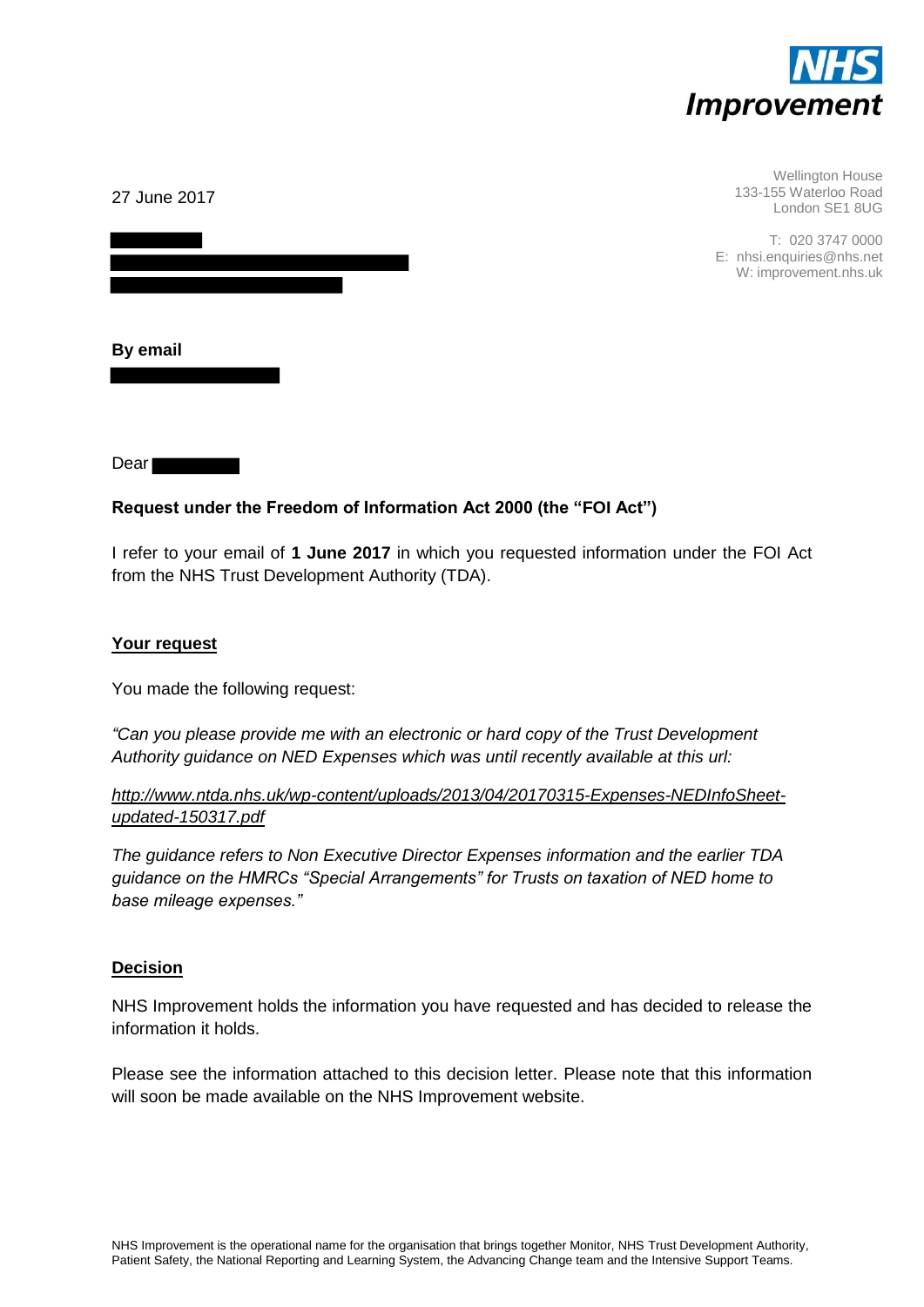#### **Review rights**

If you consider that your request for information has not been properly handled or if you are otherwise dissatisfied with the outcome of your request, you can try to resolve this informally with the person who dealt with your request. If you remain dissatisfied, you may seek an internal review within NHS Improvement of the issue or the decision. A senior member of NHS Improvement's staff, who has not previously been involved with your request, will undertake that review.

If you are dissatisfied with the outcome of any internal review, you may complain to the Information Commissioner for a decision on whether your request for information has been dealt with in accordance with the FOI Act.

A request for an internal review should be submitted in writing to FOI Request Reviews, NHS Improvement, Wellington House, 133-155 Waterloo Road, London SE1 8UG or by email to [nhsi.foi@nhs.net.](mailto:nhsi.foi@nhs.net)

#### **Publication**

Please note that this letter and the attached information will shortly be published on our website. This is because information disclosed in accordance with the FOI Act is disclosed to the public at large. We will, of course, remove your personal information (e.g. your name and contact details) from the version of the letter published on our website to protect your personal information from general disclosure.

Yours sincerely,

#### **Ness Clarke**

Senior non-executive development manager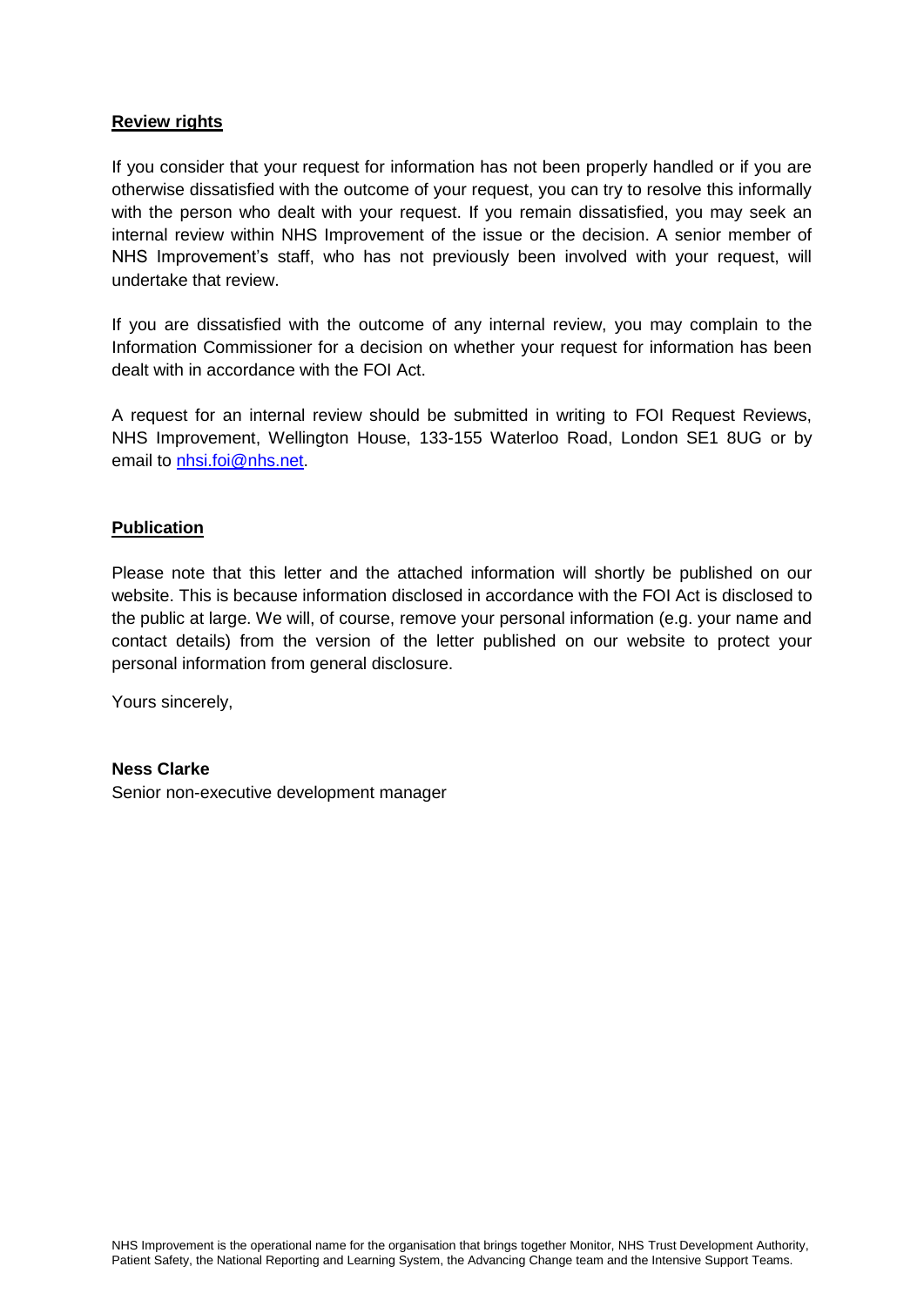

# **Non-executive Information Sheet**

# **Expenses**

This information sheet has been prepared for NHS Trust chairs and nonexecutives from source material provided by the Department of Health. In the event of any dispute about entitlement to expenses payments, reference should be made to the relevant order or authority.

# **Contents**

- **1 General**
- **2 Travelling expenses**
	- **a. Home to office expenses**
	- **b. Mileage rates**
	- **c. Public transport**
- **3 Subsistence**
	- **d. Day subsistence**
	- **e. Overnight absence**
- **4 Carer expenses**
- **5 Frequently asked questions**
- **1 General**
	- a. Expenses are paid to NHS chairs and non-executives at rates set by the Secretary of State for Health.
	- b. It has been agreed that from 1 December 2013 the rates of expenses and subsistence payable to chairs and non-executive directors of NHS trusts will mirror the rates set under Agenda for Change (AfC) and will be amended automatically as and when the rates under Agenda for Change are amended.
	- c. When claiming expenses, chairs and non-executives are required to certify that:
		- Travelling expenses were actually incurred on NHS business and
		- Subsistence expenses were necessarily incurred and that the periods of absence and details of meals taken were specified in the claim.
	- d. There is no local discretion to pay at rates other than those detailed below.
	- e. All claims must be made via the local payroll system using local claim forms.
	- f. Local procedures and timetables may apply to processing claims. Chairs and non- executives are advised to seek advice locally.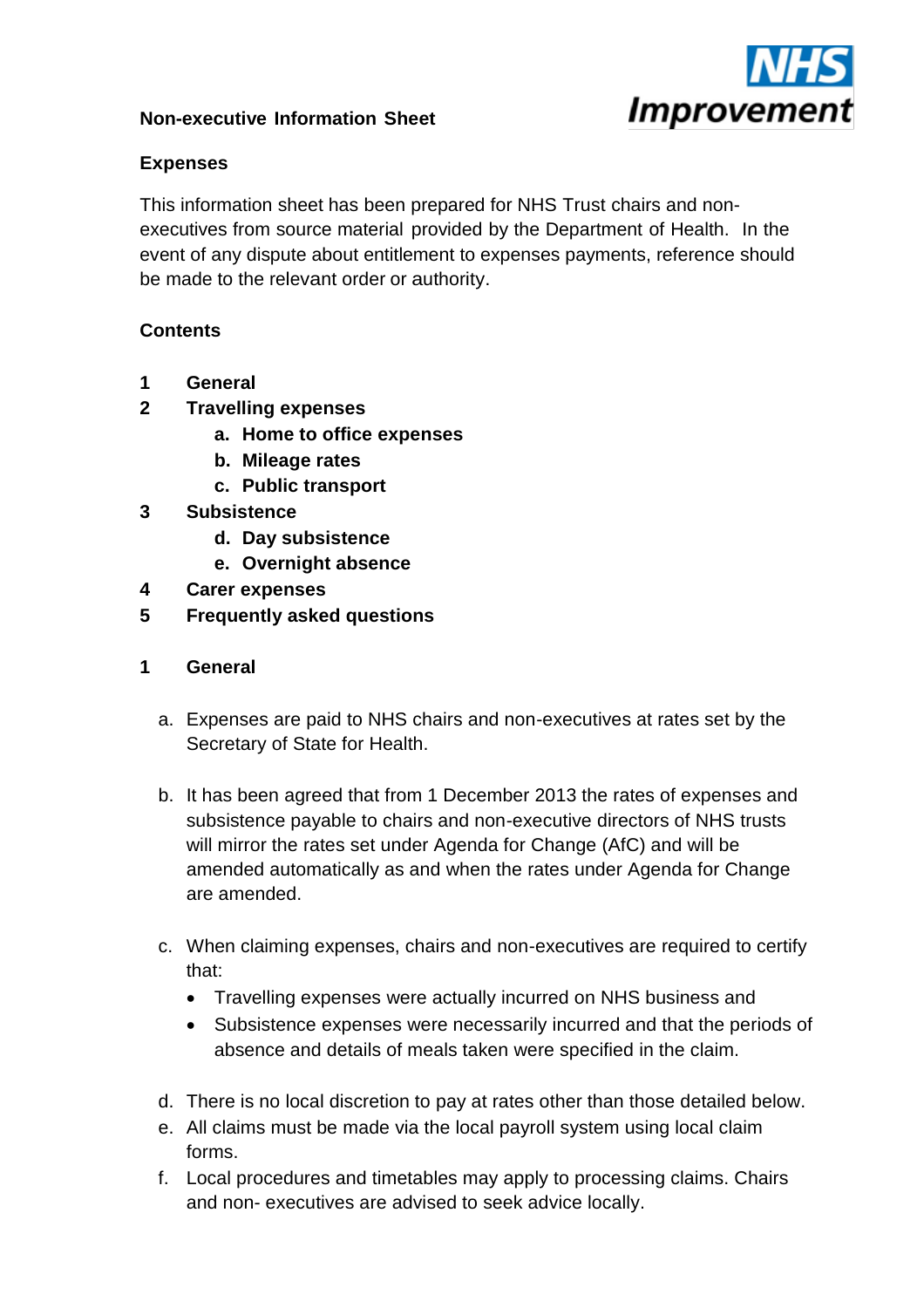

## **2 Travelling expenses**

### **a. Home to office expenses**

- Chair and non-executives are entitled to receive payment of 'home to office' expenses.
- Home to office travelling expenses are wholly taxable. The Inland Revenue has, however, agreed to 'Special Arrangements' for NHS bodies to enable them to meet the resulting tax liability. More information on this is available from the [HMRC website.](http://www.hmrc.gov.uk/manuals/pommanual/PAYE70270.htm)

### **b. Mileage rates**

| Type of vehicle      | P per mile      | Up to          | Then p per mile |
|----------------------|-----------------|----------------|-----------------|
| Car (all fuel types) | 56 <sub>p</sub> | 3,500 miles pa | 20 <sub>p</sub> |
| Motor cycle          | 28p             |                |                 |
| Pedal cycle          | 20p             |                |                 |
| Passenger            | 5p              |                |                 |
| Reserve rate         | 28p             |                |                 |
| Carrying heavy or    | 3p              |                |                 |
| bulky equipment      |                 |                |                 |

# **c. Public Transport**

- The cost of up to first class travel by rail, bus and/or coach will be met. Chairs and non-executives should take advantage of any reduced fares available.
- In addition, the cost of any seat reservation, storage of luggage and sleeping accommodation on any overnight journey will be met.
- Where there is a need for urgency, there is no public transport reasonably available or the chair or non-executive has a disability which would make the use of public transport impractical, the cost of any taxi fare and any reasonable gratuity will be met.
- Where there is a cost benefit (in term of travel and subsistence) or the organisation decides that the saving in time is so substantial as to justify travel by air, the costs of a flight and any airport taxes will be met.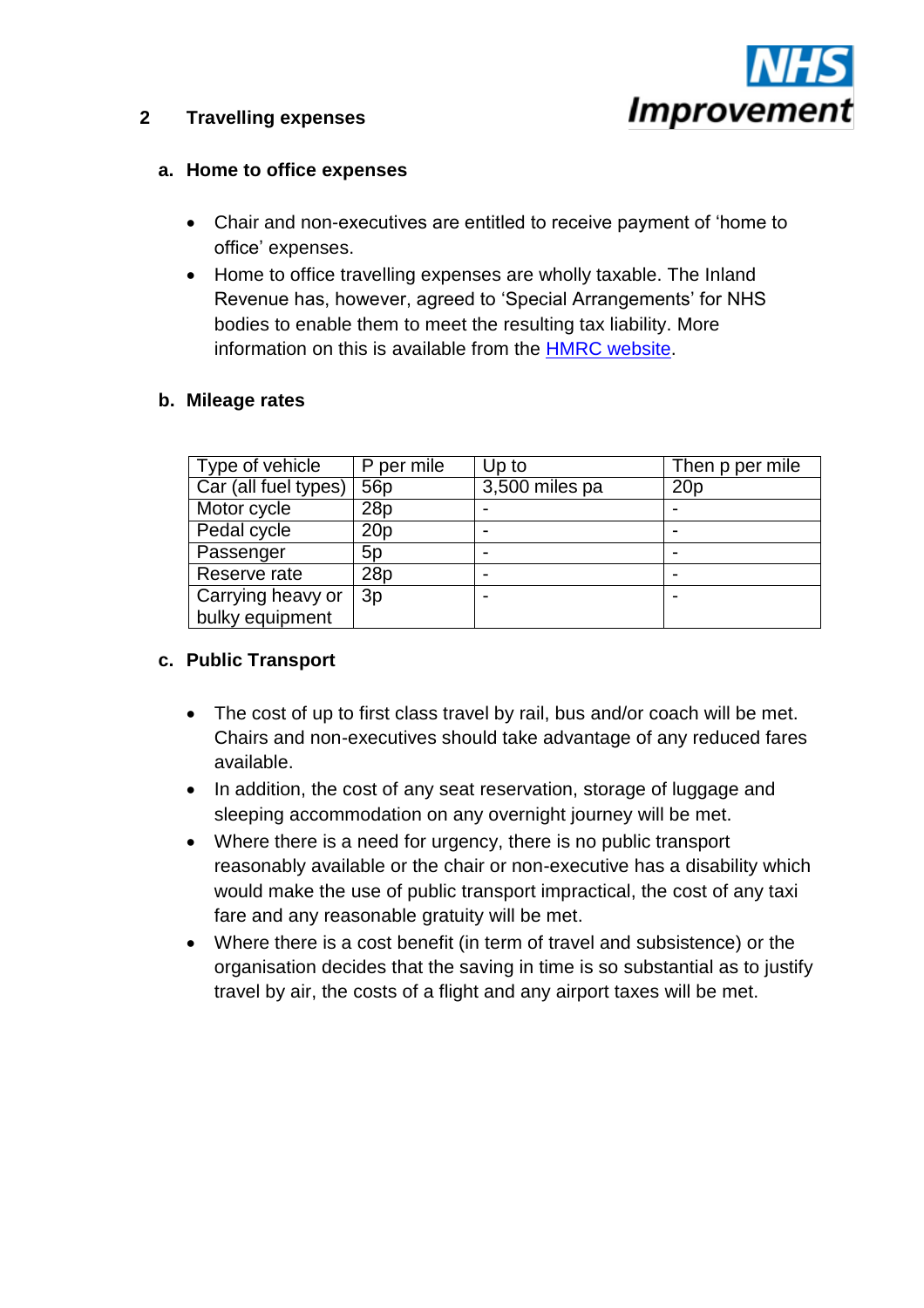

# **Subsistence**

## **a. Day subsistence**

• The following allowances are payable to chairs and non-executives if they have been away from home on NHS business for more than 5 hours, except where appropriate meals and refreshments were provided:

| Period of absence            | Rate payable |
|------------------------------|--------------|
| Lunch allowance (more than 5 | £5           |
| hours                        |              |
| away from base including     |              |
| Evening meal allowance (more | £15          |
| than                         |              |
| 10 hours away from base and  |              |

### **b. Overnight absence**

 Overnight accommodation costs and expenses can be met in line with the table below:

|                                 | Rate                                    |
|---------------------------------|-----------------------------------------|
| Bed and breakfast               | Receipted costs up to £100 per night    |
|                                 | Receipted costs up to £120 per night in |
|                                 | Central                                 |
| Meal allowance per 24 hour      | £20                                     |
| Night allowances in non-        | £25                                     |
| commercial                      |                                         |
| accommodation per 24 hour       |                                         |
| Incidental expenses per 24 hour | £4.20                                   |
| period                          |                                         |

• Higher accommodation costs can be met when appropriate at local discretion. In this circumstance, it is recommended that authorisation is received before the expense is incurred.

# **3 Carer expenses**

- a. Chairs and non-executives can claim re-imbursement of expenses incurred while on NHS business in relation to the provision of a carer for any relatives for whom he/she is responsible. The carer responsibility may be for a child or an elderly or infirm relative. The expenses must be receipted and in line with costs of providing such care in the locality.
- b. The inland revenue deem payments made under these arrangement as a taxable benefit and will require tax to be deducted at source.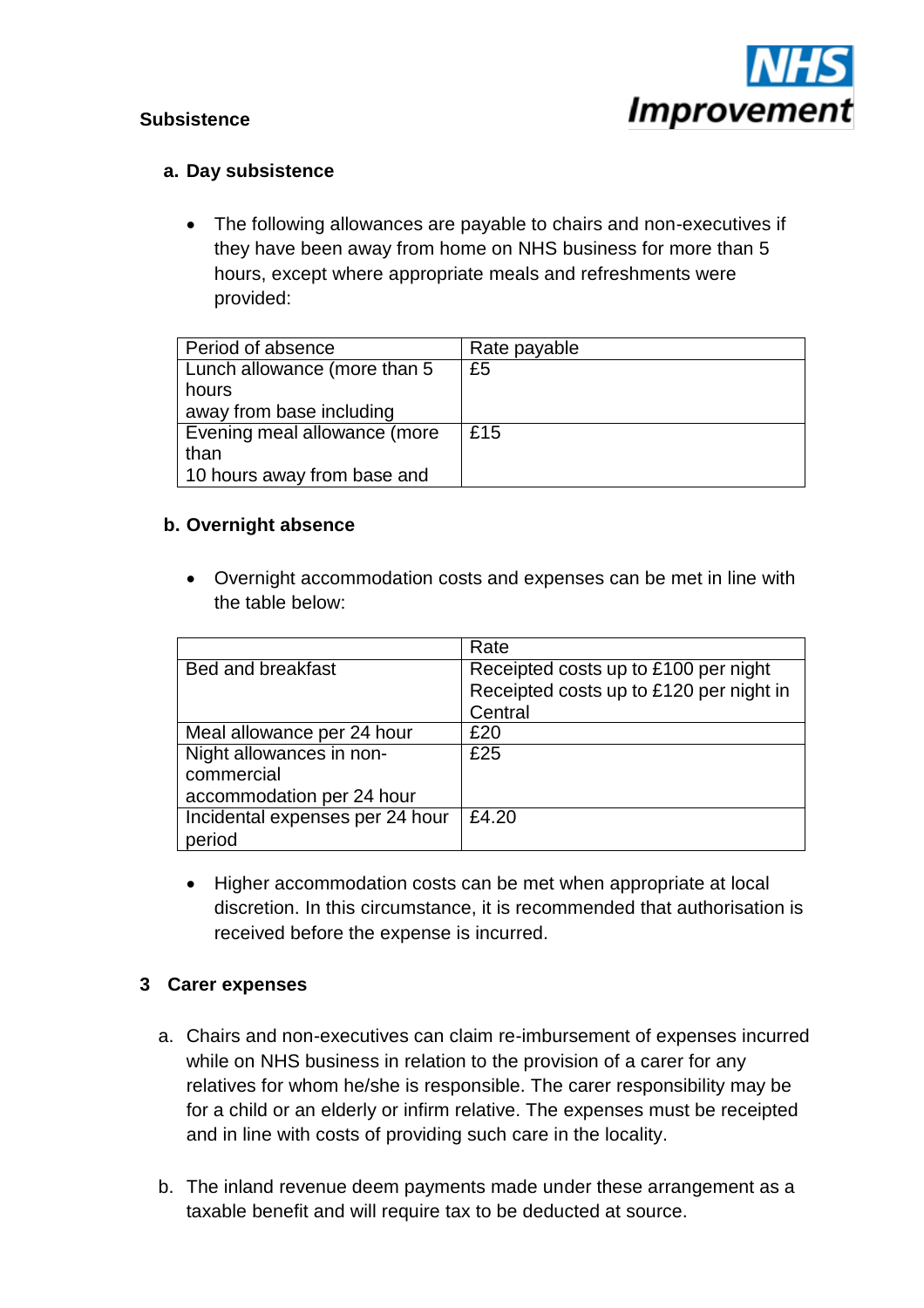

# **4 Frequently asked questions**

- **Q** I am losing out financially by serving on my board. Can I be paid a "financial loss allowance" in addition to my expenses to compensate me?
- **A** No a "financial loss allowance" is only payable to those in unpaid posts, usually as committee or sub-committee members and is limited to ensure that non-executives are not disadvantaged.
- **Q** When I am working for the NHS, I have to employ a deputy to cover my absence from my business. Can I be reimbursed for this expense?
- **A** A deputising allowance can only be paid to those in unpaid posts, again, usually as committee or sub-committee members and it too is limited to ensure that non-executives are not disadvantaged.
- **Q** I have to travel many miles on behalf of the NHS can I be provided with a lease car for this?
- **A** Yes, if it represents better value for money in comparison with other ways of meeting your travel costs. If any car provided is then made available to you for private use, you will have to make a significant personal contribution to the NHS. This is calculated as the equivalent of the taxable benefit attributed to the private use of the car, calculated using the Inland Revenue's formula.
- **Q** Does a different mileage rate apply if I am training?
- **A** No. Training agreed by your organisation is part of your NHS business and you are entitled to expenses in the normal way. There is no provision in the order of determining the expenses payable to chairs and non-executives for any mileage rates other than those set out above.
- **Q** As Chair I have to entertain regularly on behalf of the NHS. Is it possible for me to receive an annual payment from which I could meet such expenses?
- **A** There is no provision for chairs to be given a special payment to cover the costs of providing hospitality. It may be appropriate for your body to allocate you a specific "hospitality budget", from which such costs could be met but all expenditure should be receipted and accord with your organisation's guidelines on the use of hospitality budgets. On no account should this include the provision of alcohol.
- **Q** What is the tax liability on mileage expenses?
- **A** The Inland Revenue will continue to tax anything over 45p per mile for the first 10,000 miles.